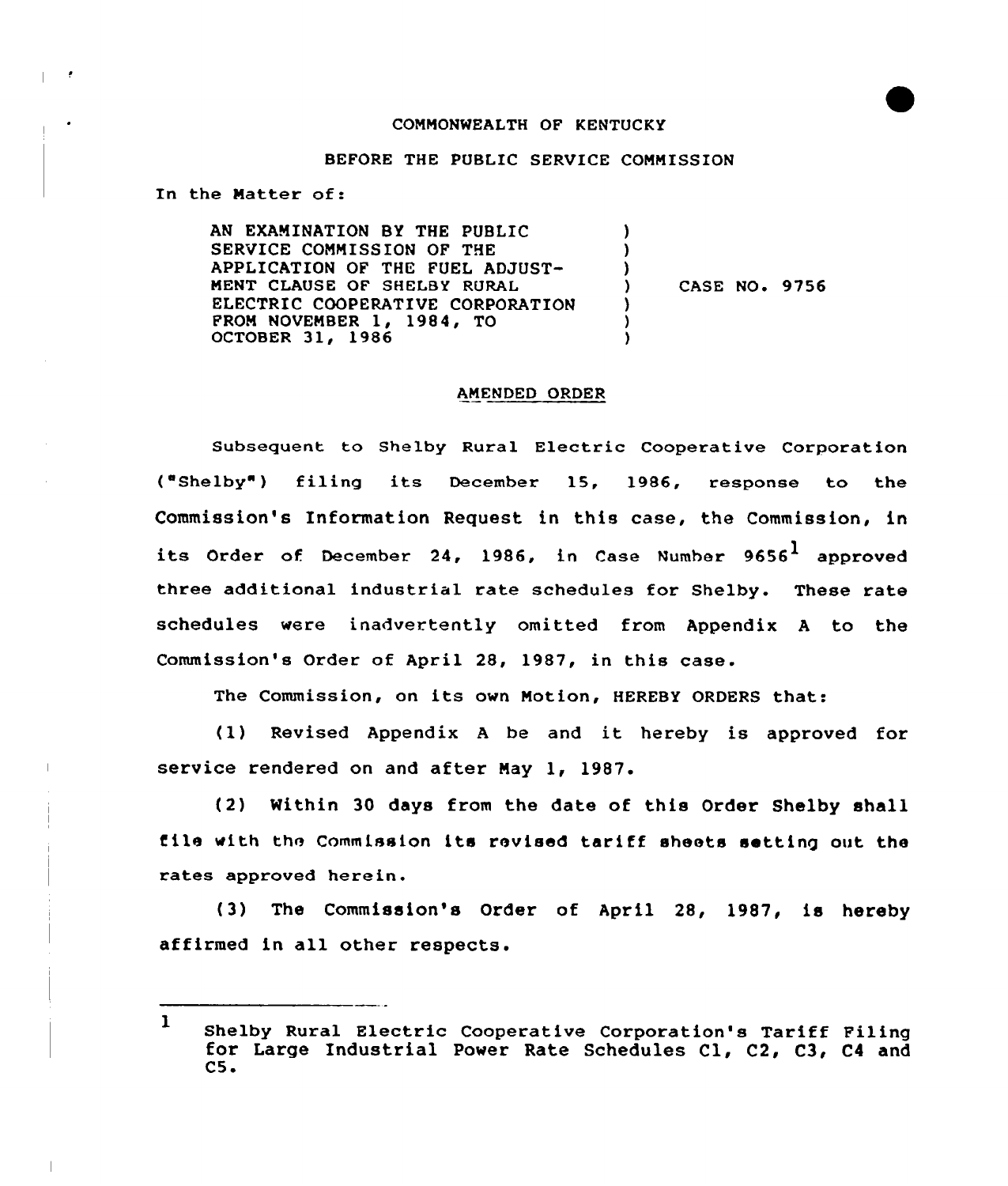Done at Frankfort, Kentucky, this 12th day of Nay, 1987.

PUBLIC SERVICE COMMISSION

Confuil 2.76 Chairman  $\overline{\mathbf{c}\mathbf{e}}$ France 71 William

ATTEST:

 $\bullet$ 

 $\bullet$ 

Executive Director